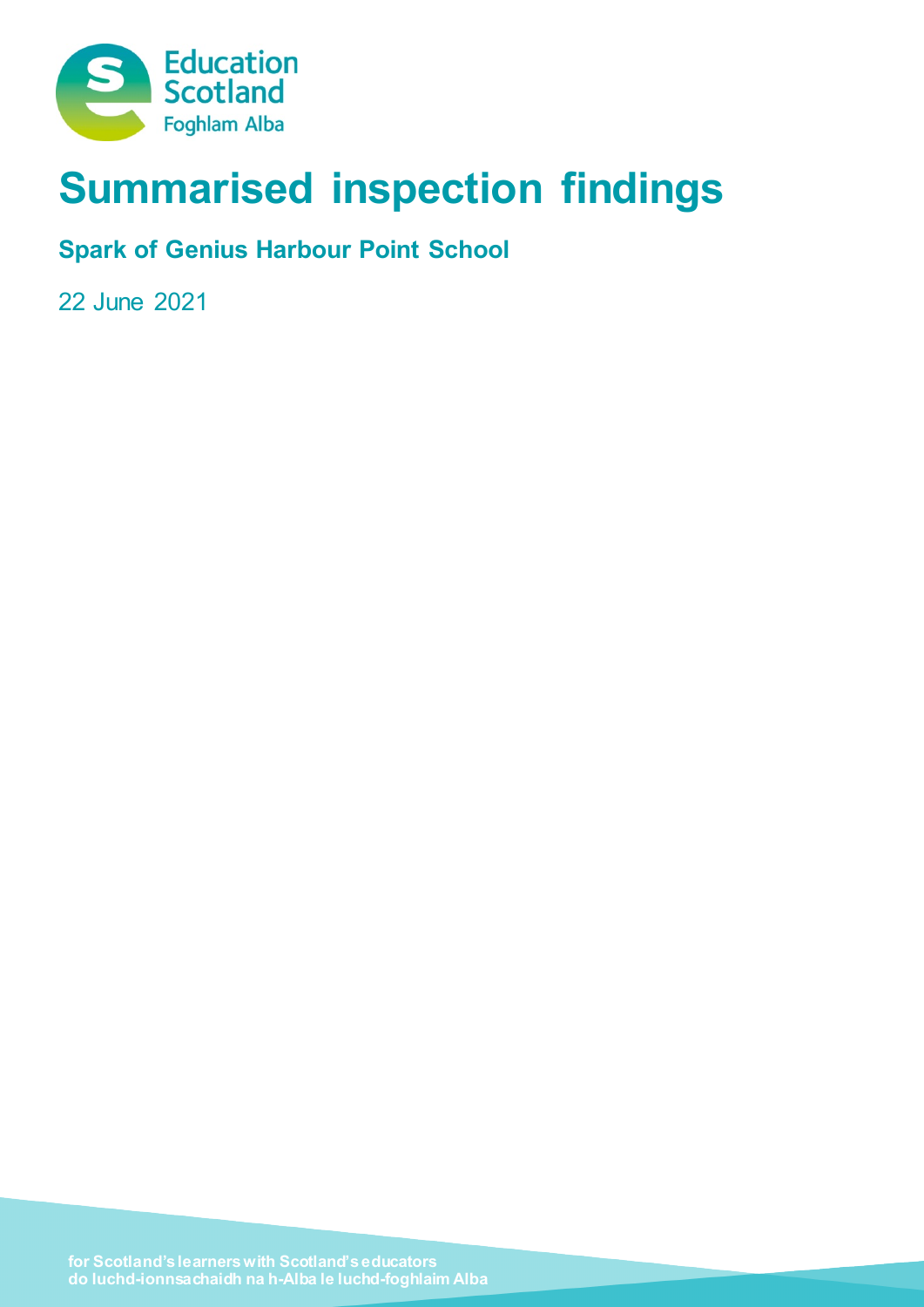### Key contextual information

In April 2021, Scottish Ministers requested that HM Inspectors conduct a special inspection of Spark of Genius Harbour Point School in accordance with section 66(1) of the Education (Scotland) Act 1980 ('the 1980 Act').

Furthermore - in accordance with section 66(1AA)(b) of the 1980 Act – Scottish Ministers have requested that HM Inspectors to report on the following:

- the school's safeguarding and promoting positive behaviour policies and the implementation of these policies;
- a determination as to how recent developments at the school have effected change in learner achievement;
- a consideration of how the school communicates and works with children and young people, parents, and placing authorities, to improve delivery for learners;
- an assessment of the school's plans to improve education at the school; and
- the school's capacity for continuous improvement.

#### **Background**

Spark of Genius Harbour Point School is an independent day special school based in Musselburgh within East Lothian Council. It caters for young people with social, emotional and mental health needs. At the time of the inspection, the school roll is 15. The school is part of the Spark of Genius group of schools. A new headteacher was recently appointed to the school and has been in post for nine weeks. The depute headteacher has been in post for seven months.

| 1.1 Self-evaluation for self-improvement | unsatisfactory |
|------------------------------------------|----------------|
|------------------------------------------|----------------|

This indicator defines rigorous self-evaluation as a responsibility of all stakeholders. It highlights the importance of partnership approaches to self-evaluation and continuous improvement. It emphasizes the need for strong leadership and robust analysis of a range of intelligence and data as essential features of effective continuous self-improvement. A key factor in this indicator is demonstrating the impact of self-evaluation in relation to outcomes for all learners. Their active participation in self-evaluation is therefore essential.

- **n** Collaborative approaches to self-evaluation
- **n** Analysis and evaluation of intelligence and data
- **n** Impact on learners' successes and achievements
- **n** Overall, the school's arrangements for self-evaluation and continuous improvement are unsatisfactory. This is an area requiring immediate attention without delay. Senior leaders need to increase significantly the pace of improvement with a clear focus on improving outcomes for young people. Senior leaders need to provide a purposeful sense of direction for continuous improvement.
- $\blacksquare$  The newly-appointed headteacher, supported by the depute headteacher, has made a promising start in improving the culture at the school. Most stakeholders speak positively about their appointments and are confident the new senior leaders will improve the school over time. Senior leaders have a developing understanding of the needs of young people. They have identified correctly that an immediate priority of the school is to improve relationships and wellbeing. Through the introduction of new policies and formal monitoring of practice, they are beginning to impact positively on the school's ability to improve its work.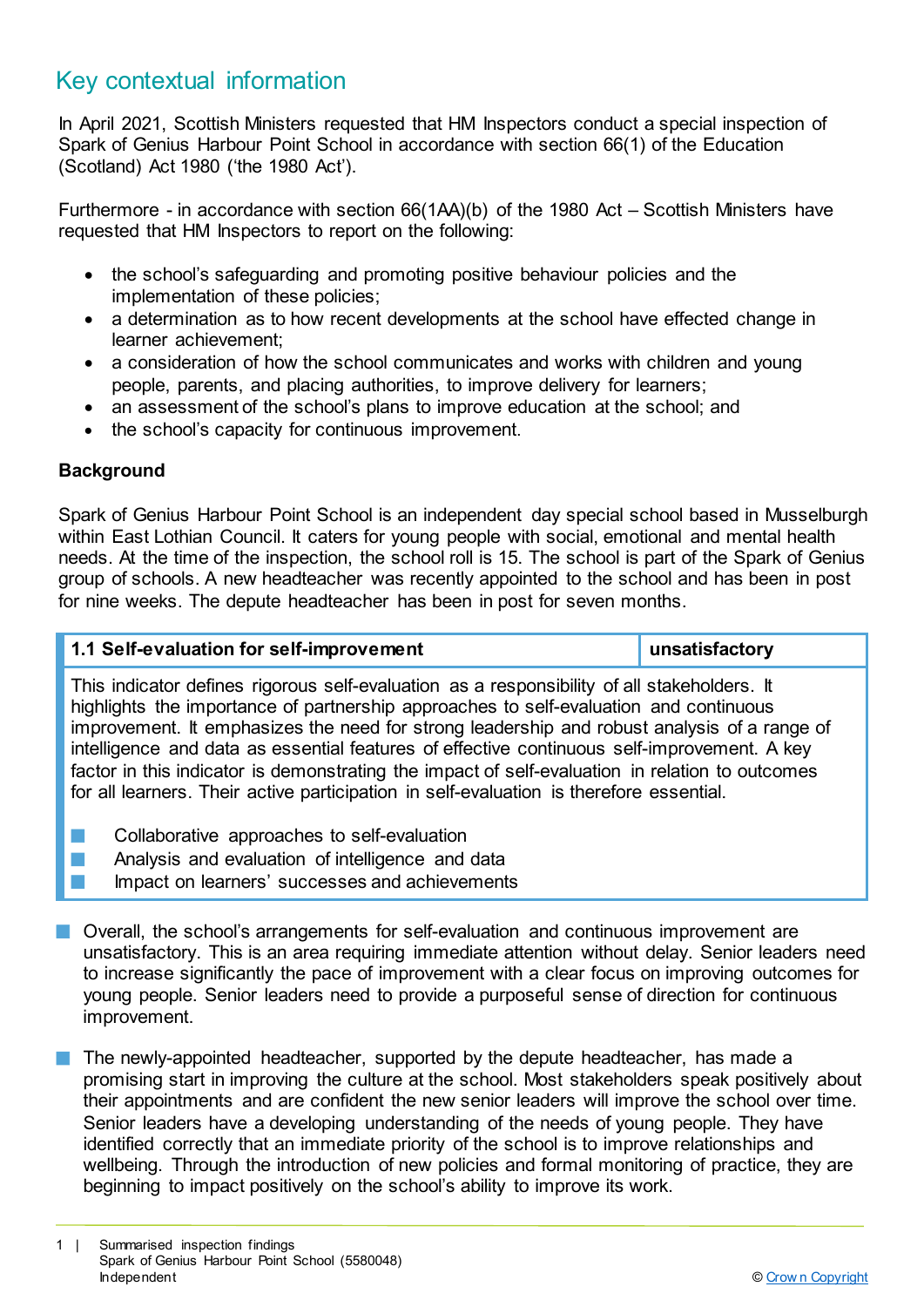- **n** Senior leaders have introduced monitoring systems. These are not yet identifying areas of the school requiring improvement such as safeguarding and child protection. Senior leaders need to use a range of evidence to help them identify accurately key priorities. In particular, analysis of data and intelligence, quality improvement processes and views of stakeholders need to play a prominent role. This evidence should help senior leaders to identify areas requiring immediate attention.
- **External managers carried out a recent audit. However, the resulting action plan has too many** improvement priorities. It requires to be reviewed and streamlined to allow the school to focus its work on the many areas requiring immediate attention. It is important that improvement priorities and actions impact on young people's learning experiences and their long-term outcomes.
- **n** Staff need to take more responsibility to reflect on the quality of their own performance and identify ways to improve their practice. In particular, staff should reflect on their approaches to promote positive behaviour, identify creative ways to engage all young people in their learning and use a wider variety of learning and teaching approaches to improve young people's attainment and progress.
- **n** Young people, parents, partners and staff currently have very few opportunities to offer their views on the performance of the school and how it could improve. A minority of young people contribute to school life through student council meetings but these are yet to influence change and improvement in a meaningful way. Led by senior leaders, the school now needs to identify and develop effective ways to gather the views of young people, parents, staff and partner agencies to contribute meaningfully towards continuous improvement. In doing so, staff need to take a lead role in taking forward identified improvement priorities. Young people also need to be fully involved in school improvement.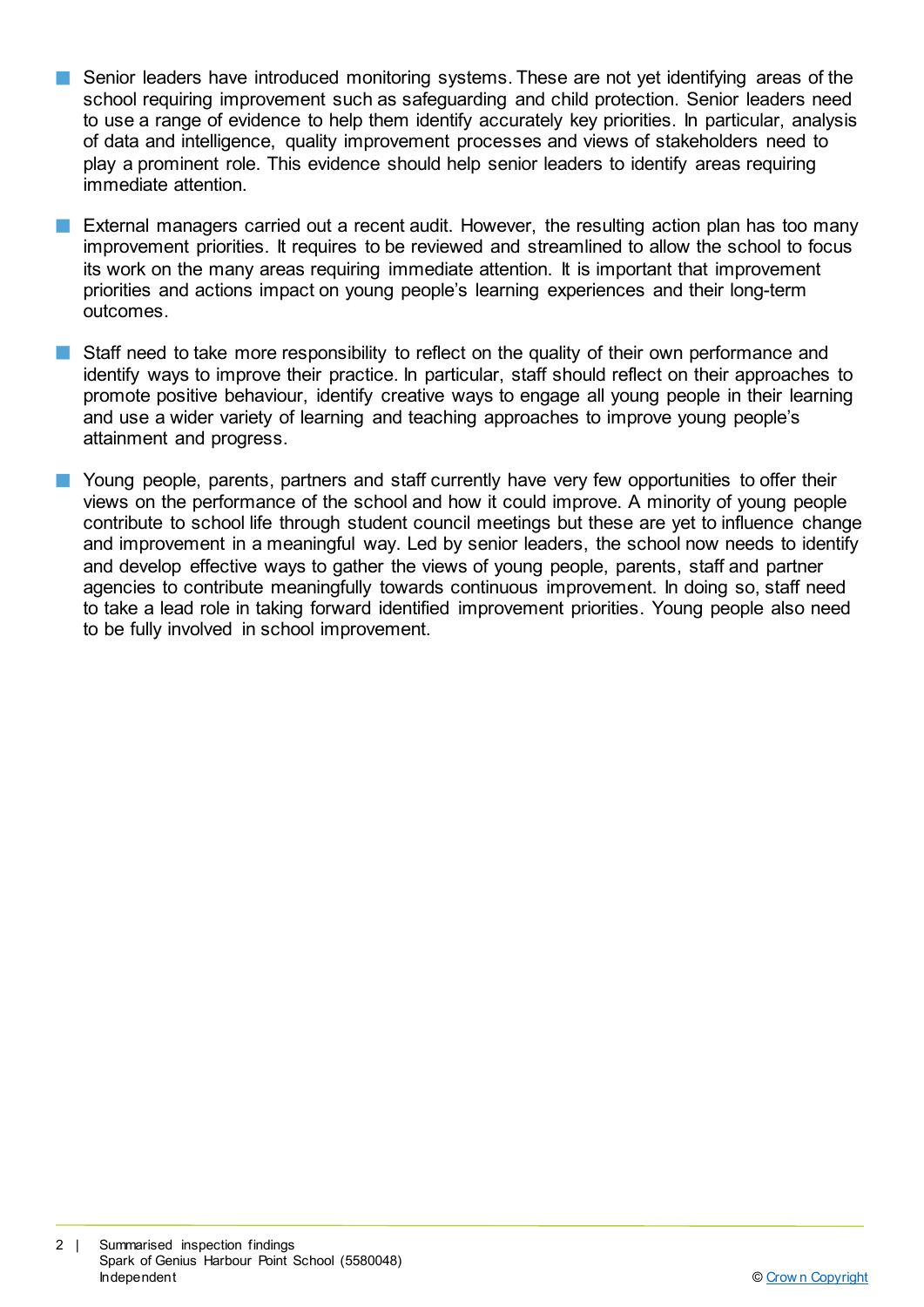#### **2.1 Safeguarding and child protection unsatisfactory**

This indicator focuses on the wide range of duties required of all staff and partners to ensure that all children and young people are safe, well cared for and enabled to flourish. This indicator looks to how the school takes account of statutory requirements in relation to child protection to ensure the needs of all learners are met. Safeguarding all children and young people requires strong partnerships to be established between the school and its local community. This includes well-planned progressive learning opportunities so that children and young people can become more resilient and develop a sound understanding of how they can keep themselves safe.

- **n** Arrangements for safeguarding, including child protection
- $\blacksquare$  Arrangements to ensure wellbeing
- National guidance and legislation
- **n** There are major weaknesses in the school's policies and approaches to safeguarding and child protection which require urgent action. Senior leaders need to clarify arrangements for the coordination and leadership of child protection matters. They require to put in place coherent policies and practices in line with national legislation and guidance. Policies need to take account of risk factors and reflect the context of the school.
- **n** Procedures for reporting and recording safeguarding, child protection and anti-bullying need to be improved. The school needs to ensure chronologies are in place that detail the actions taken following a significant event. Senior leaders need to ensure that all contacts with other agencies and outcomes are recorded. Until recently, safeguarding concerns were submitted to an off-site team within the Spark of Genius Group. This has the potential to reduce the ability of senior leaders to take immediate action should it be necessary.
- Senior leaders and staff do not yet have a consistent understanding of their responsibilities in relation to safeguarding and wellbeing. They have participated recently in professional learning to improve their understanding of safeguarding issues and how to respond appropriately, report and record issues but this is not yet embedded in their practice.
- $\blacksquare$  As a matter of urgency, the proprietors need to install appropriate filters and monitoring systems to ensure that inappropriate content cannot be accessed via the school's information technology systems. In addition, there needs to be greater monitoring of the use of personal devices notably mobile phones, to ensure that young people are not accessing and sharing inappropriate content.
- $\blacksquare$  Senior leaders need to take action to reduce the use of safe holds. They also need to ensure that whenever staff use safe holds they do so in an appropriate and consistent way. The school does not currently have adequate records of safe holds. In line with legislation, the proprietor needs to take all necessary actions to determine if correct safe holding procedures have been and continue to be followed. In doing so, the proprietors should ensure that they contact local child protection agencies if required.
	- n Following any incident involving restraint, senior leaders must ensure that they conduct a comprehensive review and debrief which involves all stakeholders. This includes reviewing the additional support needs and risk assessment for each individual young person involved in any incident. There is a need to develop the complaints policy and procedures, ensuring that this is well understood by all stakeholders. The school should also have in place a whistleblowing policy so that any concerns about safeguarding practices can be raised.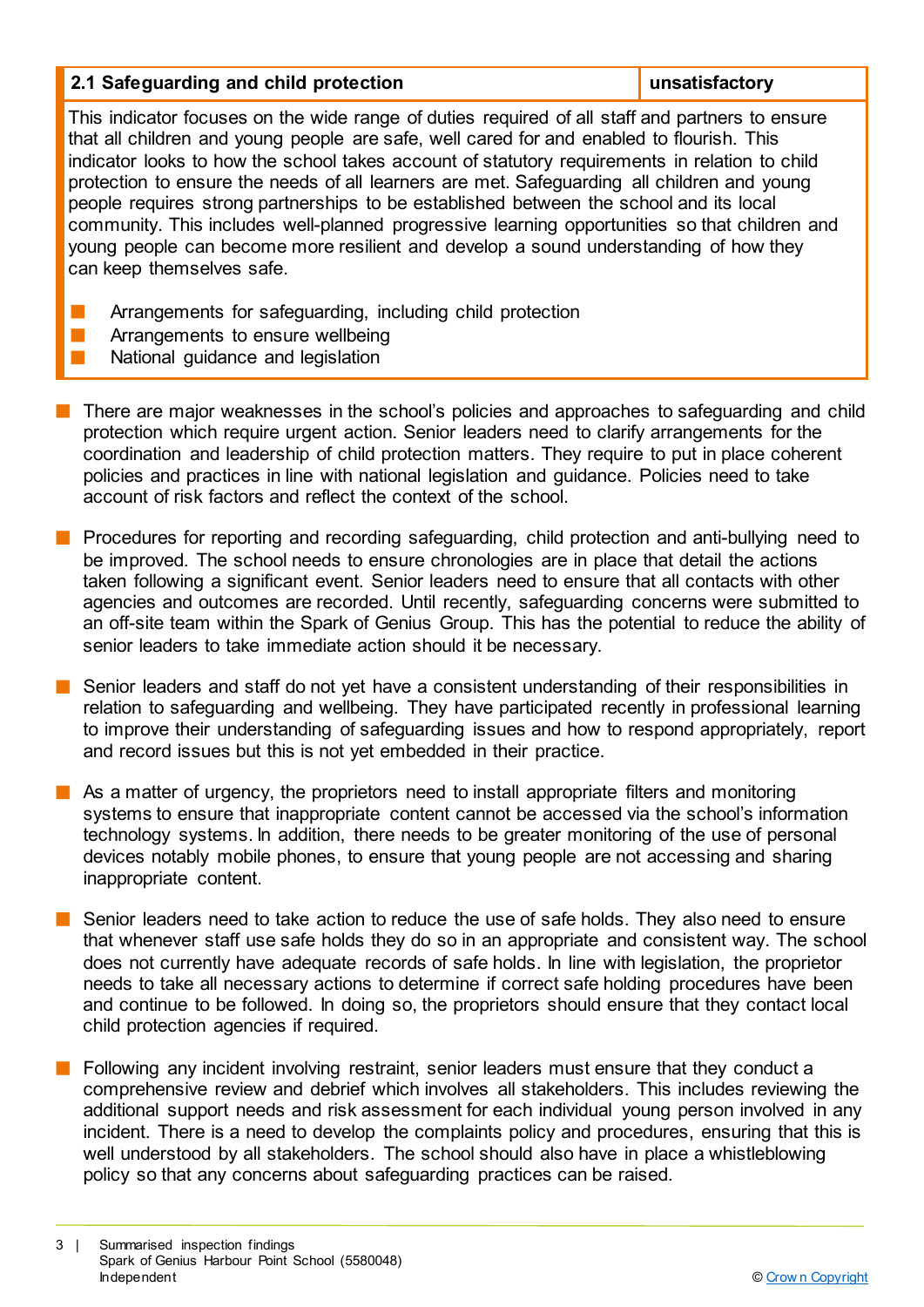- Data provided by the school indicates that since 2018 there has been a high number of exclusions. This is significantly greater than the national average. Senior leaders recognise that the practice of excluding young people does not support their social, emotional and physical wellbeing. Senior leaders are planning to minimise the use of exclusion in line with national guidance. In order to achieve this goal, staff need to continue to develop better approaches to support young people.
- **n** Staff across the school do not have up-to-date knowledge about the strengths and needs of young people or how to respond appropriately. Senior leaders recognise the need to concentrate on promoting positive relationships and meeting learning needs to continue to change the culture and practice at the school. Staff need to review systematically risk assessments and crisis management plans to ensure these are up-to-date and are used consistently. Whilst restraints have reduced this session, together with partners, staff should continually reappraise their approaches to meeting the social, emotional, physical and mental health needs of young people.
- n In taking forward a change of culture at the school, staff need to address young people's frequent use of discriminatory language in general conversation. Senior leaders, together with staff, young people, parents and carers need to promote equality and robustly challenge discrimination.
- $\blacksquare$  Whilst the majority of young people feel safe and say they have someone to speak to in school about worries or concerns, they need significant support to talk confidently about their emotions or what they need to help them. They have minimal involvement in planning meetings about their learning, progress or wellbeing. Young people do not demonstrate ownership of their learning and have few opportunities to develop leadership skills to contribute to improving the school. They need more opportunities to be involved in decision making that impact on their learning and wellbeing.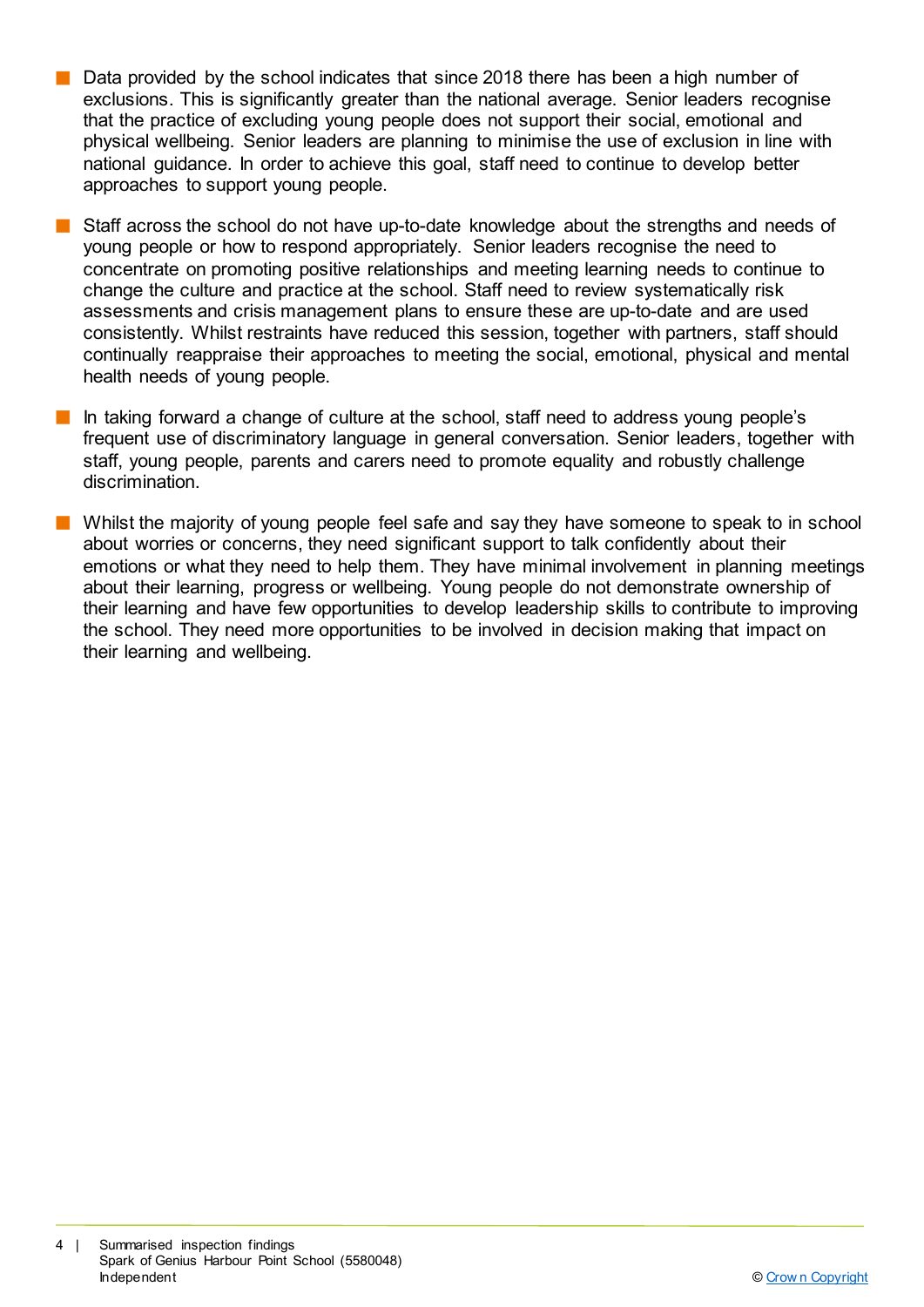#### **Targeted support** (taken from QI 2.4 Personalised support)

- **n** Approaches to the assessment and identification of learners' needs are limited. Overall, support for young people is reactive and needs to be planned in a much more effective way. Senior leaders are beginning to use a small number of standardised baseline assessment measures to identify learners' additional support needs. These assessments are not yet informing learning and teaching approaches or targeted support for young people.
- **n** Communication with parents, partners and placing authorities is poor. Senior leaders need to improve communication links and ensure that young people, parents and partners are included in systematic reviews of learners' progress. In doing so, young people need to be involved fully and informed about decisions affecting their future.
- $\blacksquare$  Senior leaders have recently introduced a system for recording incidents of challenging behaviour that take place in the school and wider community. Staff often describe young people's behaviour in a judgemental way. They need to pay greater attention to young people's ongoing social and emotional needs in order to ensure more proportionate and timely interventions.
- n Not all staff have a clear understanding of young people's additional support needs. Whilst almost all young people have learning plans with individualised targets, these targets are insufficiently clear. Together with young people, parents and partners, staff need to ensure learning targets are specific and relevant and support learners' progress. All plans need to be reviewed and evaluated on a regular basis to ensure these take account of young people's changing needs and circumstances.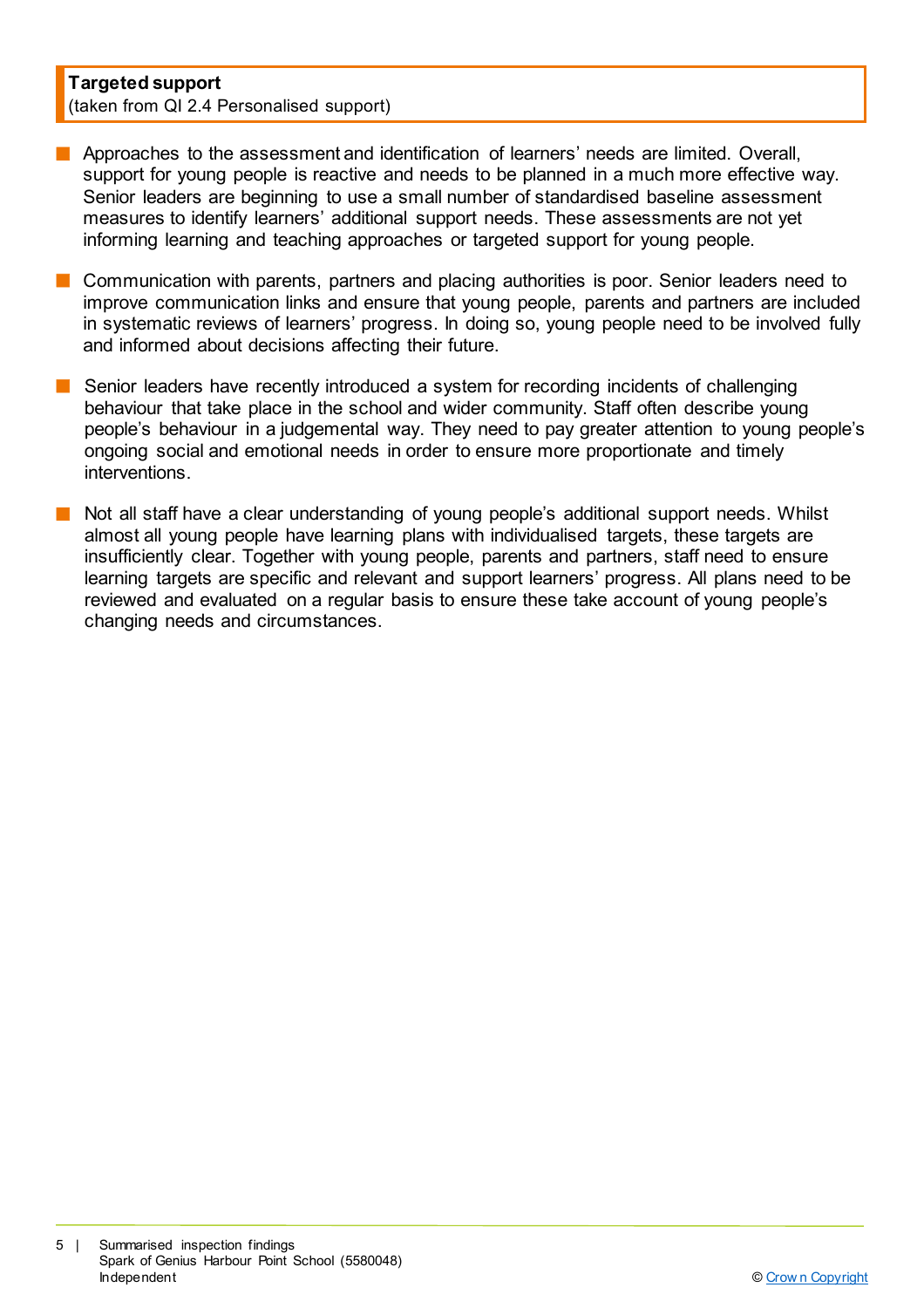#### **Overall quality of learners' achievement** (taken from QI 3.2 Raising attainment and achievement)

- Across the school, young people's attainment and achievement requires significant improvement. Remote learning has had an impact on the school's ability to offer young people ways to achieve. A number of planned initiatives have been cancelled or postponed. The pandemic has restricted opportunities for young people to access work placements and visit local colleges.
- A few young people are beginning to build their confidence and resilience. Learners can work independently in around half of lessons, exercise responsibility and contribute effectively to most tasks and activities. They are able to try new things and work as part of a team. Young people can discuss their rights; their appreciation of Children's Rights is not yet embedded into school life. There are a few other achievements taking place across the school but these are not planned, promoted or celebrated in any meaningful way. Young people are not gaining any accredited awards associated with achievement.
- $\blacksquare$  The school has no previous data about the destinations of young people when they leave the school. A minority of young people in the senior phase are beginning to use 'My world of work' and can articulate plans for their future. Staff need to build on this approach to ensure that young people benefit from planned approaches which encompass skills for learning, life and work. This session, transition plans are beginning to be discussed for leavers. These need to ensure that young people benefit from planned approaches which encompass skills for learning, life and work. Young people need detailed transition arrangements to support them to move on successfully when they leave school.